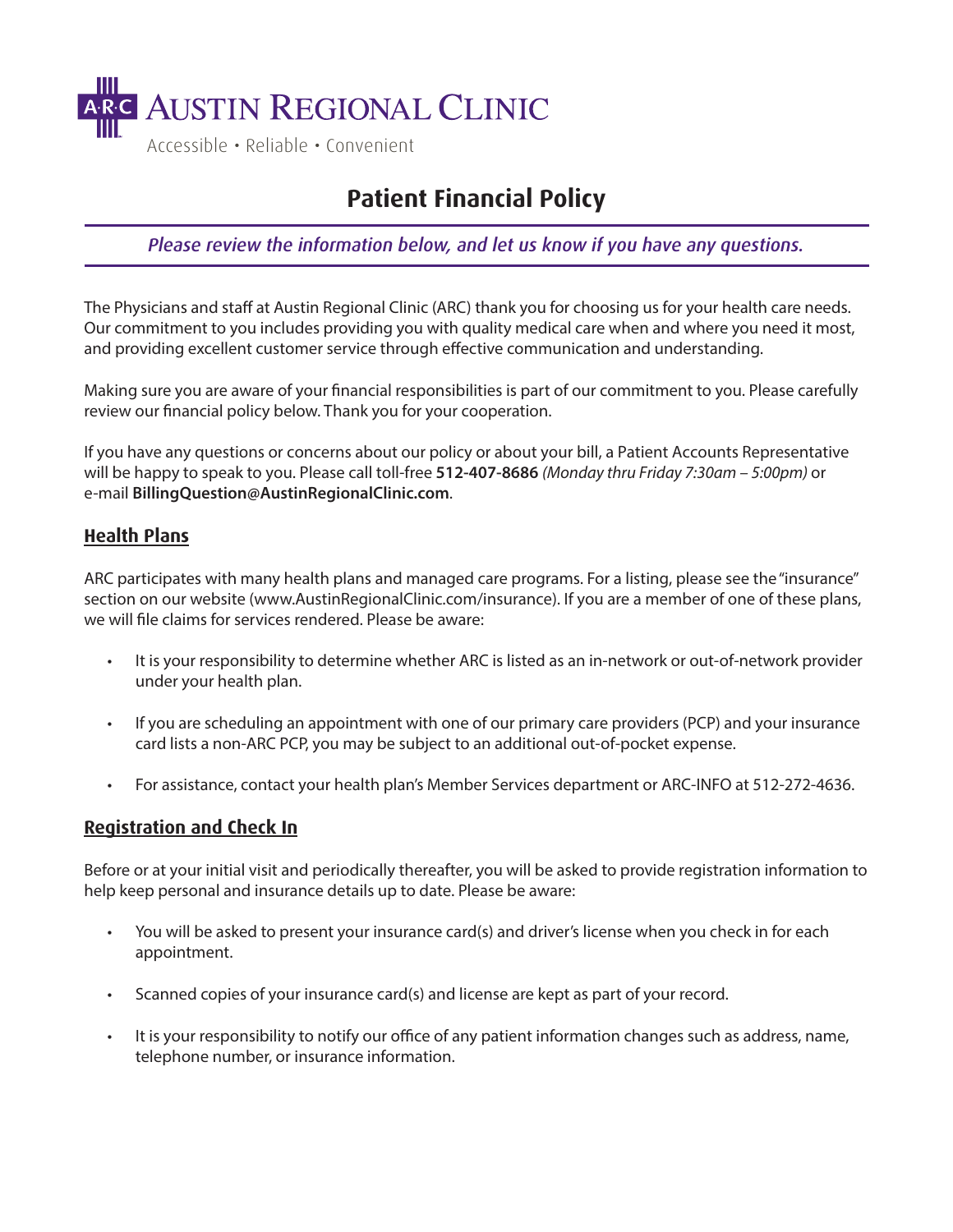# **Payments**

Co-payments and outstanding balances are due at check-in unless other payment arrangements have been made in advance. Payment will include known co-payments, deductibles, and coinsurance due for this visit. It is our policy to collect co-payments when you arrive for your appointment. Please be aware:

- While we may estimate your financial responsibility, it is your insurance company that ultimately determines your benefits.
- We accept cash, checks or credit cards.
- No post-dated checks will be accepted.

### **Responsibility for Services**

While it can be ARC's responsibility to arrange for a referral or pre-authorization of services when required by your health plan, this can only be accomplished accurately when we have the correct information for your health plan(s). Please be aware:

- Keeping us updated on health plan changes is your responsibility.
- Certain procedures or services may not be covered, or may be considered "not medically necessary", "experimental" or "cosmetic" by your health plan. You are responsible for payment of these services.
- Some health plans limit preventive ("well") services. If your care exceeds a plan limitation, you will be responsible for payment.
- Additional charges may be incurred if, during the course of a physical exam or well child check, the provider addresses another health concern.
- Obstetrical and surgical patients will be asked to pre-pay co-pays, deductibles, and coinsurance.
- Patients receiving cosmetic services, weight management care, or hearing aids will be responsible for paying in full before receiving services.
- In addition to applicable co-pays, patients receiving After Hours services may be responsible for an additional \$30 After Hours Clinic fee.
- It is your responsibility to know or confirm if any service, procedure, medication, or supply is a covered benefit under your current health plan. You will sign an agreement at your initial visit that you will be responsible for all charges which are not a covered benefit.
- Patients seen in ambulatory surgical centers and hospital facilities will receive separate bills from the facility and other physicians who provide care. Examples include pre-admission tests, facility charges, anesthesiology services, and pathology services.

# **Minor Patients**

For minor patients, the adult accompanying the patient will be responsible for payment due at the time of service. A signed release to treat may be required for unaccompanied minors.